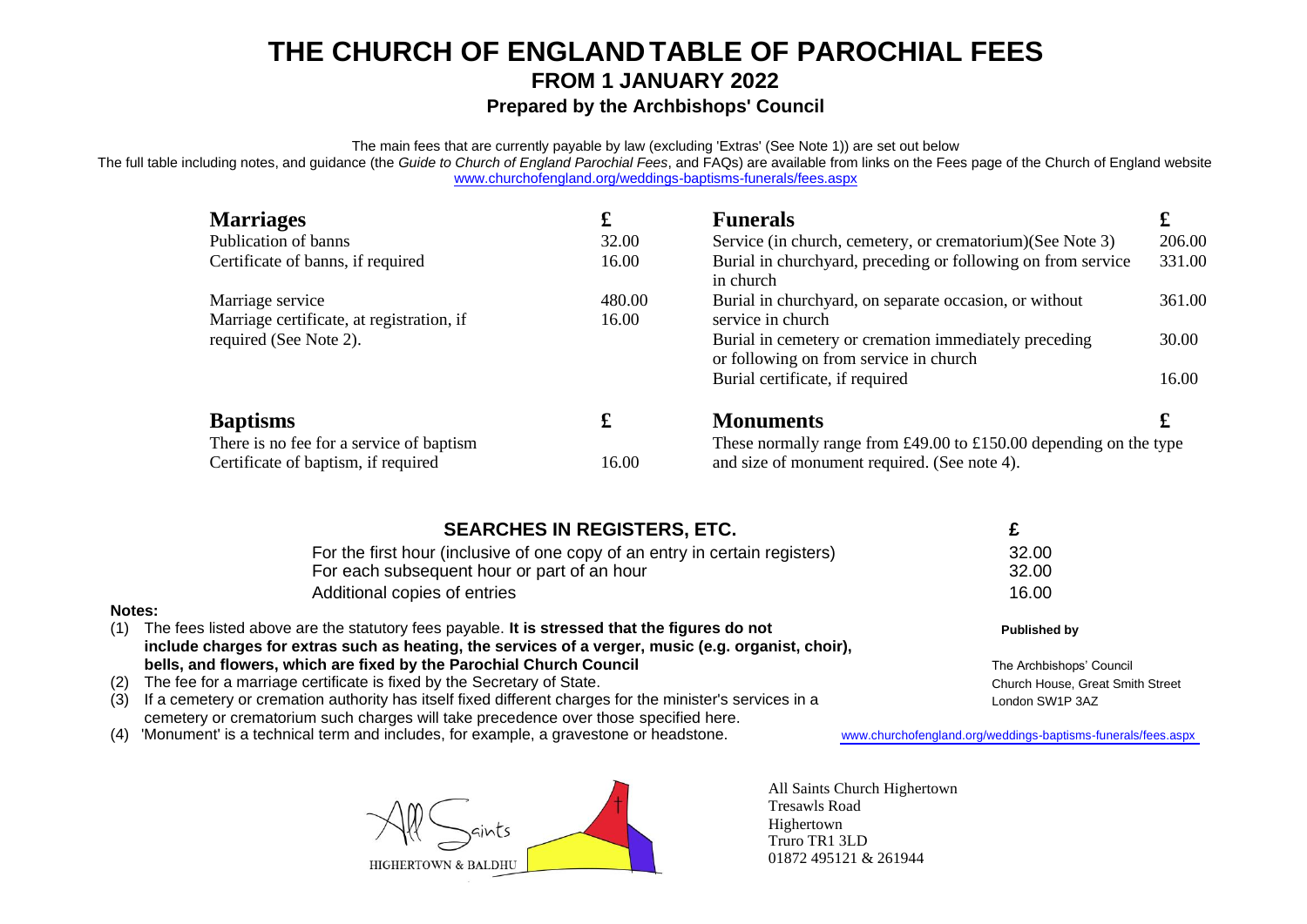# **ALL SAINTS HIGHERTOWN & BALDHU PCC TABLE OF FEES FROM 1 JANUARY 2022**

*To make a booking for a wedding please contact the church on 01872 495121 to ask about availability and to arrange a meeting with our vicar – Revd Jeremy Putnam. Please note that fees may rise on 1st January each year.*

## **Wedding Fee Guide 2022**

| For a wedding after Banns                                                                                                       |              |                          |
|---------------------------------------------------------------------------------------------------------------------------------|--------------|--------------------------|
| <b>Publication of Banns</b><br>All Saints Highertown & Baldhu PCC                                                               | £32          | £32                      |
| <b>Marriage Service</b><br>Diocesan Stipends Fund<br>All Saints Highertown & Baldhu PCC                                         | £218<br>£262 | £480                     |
| <b>Marriage Certificate</b><br>Diocesan Stipends Fund                                                                           | £16          | £16                      |
| <b>Total Statutory Fee</b><br>For the smooth running of your wedding we regard the presence of a verger as essential.<br>Verger |              | £528<br>£50              |
| <b>TOTAL FOR SIMPLE WEDDING</b>                                                                                                 |              | £578                     |
| <b>Optional Extras</b><br>Organist/Pianist<br>Flowers<br>(per pedestal)<br><b>Bells</b><br>Audio/Visual system                  |              | £65<br>£55<br>£25<br>£25 |

We are also happy to discuss other ways in which the church can provide additional hospitality either in the building or in the church grounds. Please discuss this with your vicar.

| Reading of Banns for a wedding in another parish |     |  |  |  |
|--------------------------------------------------|-----|--|--|--|
| <b>Publication of Banns</b>                      | £32 |  |  |  |
| <b>Certificate of Banns</b>                      | £16 |  |  |  |
| <b>Payable to All Saints Highertown</b>          | £48 |  |  |  |



All Saints Church Highertown Tresawls Road Highertown Truro TR1 3LD 01872 495121 & 261944